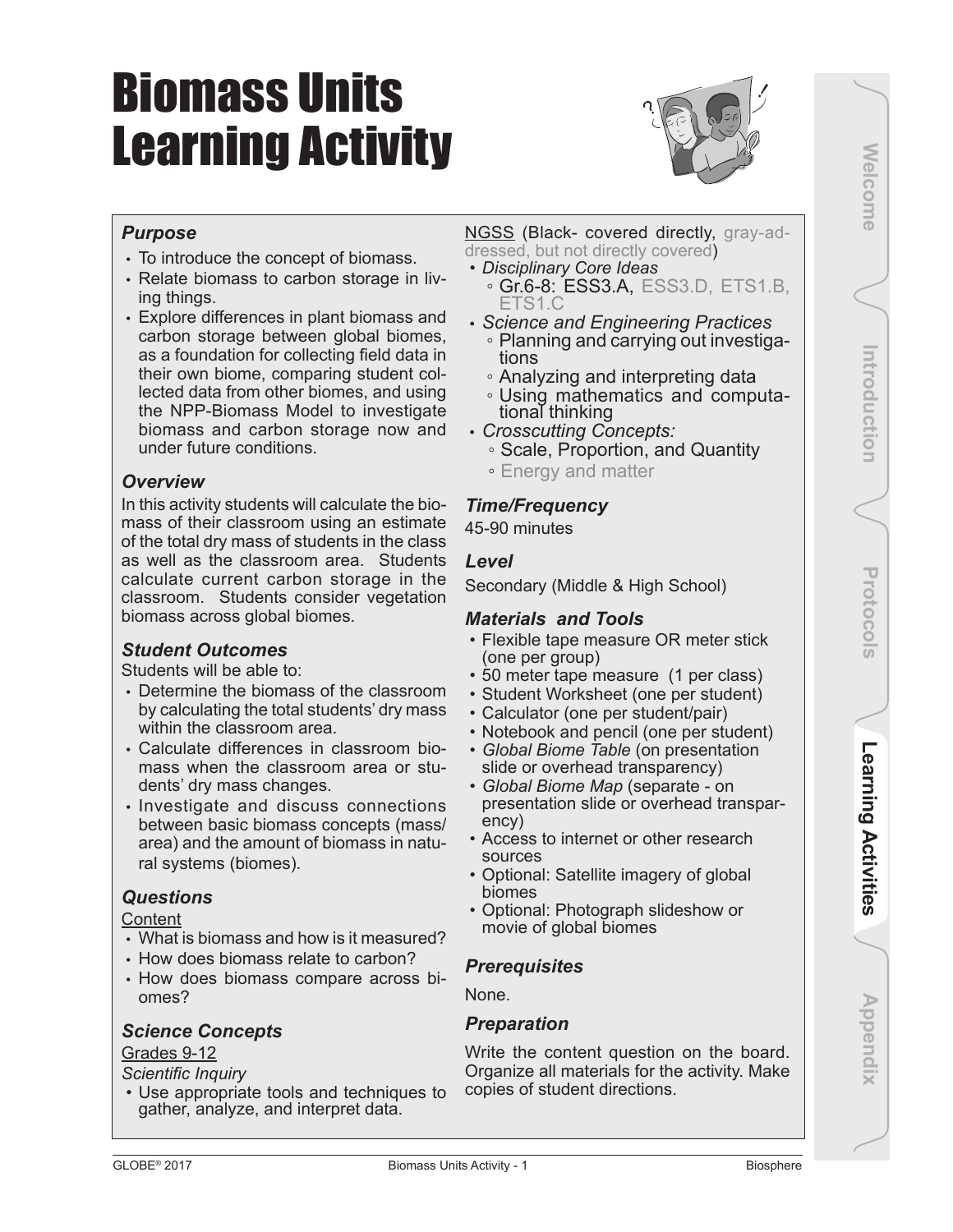# **Background**

Biomass is the total mass of living material measured over a particular area. Because all living things contain water (fresh mass) and the percentage of water can vary widely from species to species, biomass is calculated as a dry mass. Dry mass is the mass of life that is left after all the water is removed, much like squeezing out a sponge. For plants, scientists use an oven to remove all the water from the plant material before weighing it to determine its biomass. **Total biomass** is found by summing the dry mass biomass of all individuals in a given land area and then reported by naming the area of concern, e.g. biomass per plot, ecosystem, biome, classroom. To be able to compare biomass in different locations, scientists standardize biomass per unit of area. Typical units of biomass are grams per meter squared (g/  $\mathsf{m}^2$ ), although you will also see kg/m<sup>2</sup>, lb/ft<sup>2</sup>, etc.

While knowing an ecosystem's biomass is useful for many applications such as farming, logging, and wildlife management, another helpful unit of measure in an ecosystem is how much carbon is stored. Understanding how terrestrial ecosystems store and transfer carbon to and from the atmosphere is essential to understanding climate change, so biomass is often converted to carbon storage (For more information on the role of carbon in climate, see the *Carbon Cycle Introduction Activities*). But how do scientists know how much carbon is being stored? All life (biomass) is composed of carbon molecules, and as it turns out is approximately 50% carbon by dry mass. This means once biomass has been calculated, it can be multiplied by 0.50 to achieve approximate carbon content. (This value has been agreed upon by IPCC scientists and used to estimate carbon storage globally.)

The diagram below shows the progression of concepts students need to understand the amount of carbon being stored in forested ecosystems. The concepts addressed in this activity are highlighted in gray.

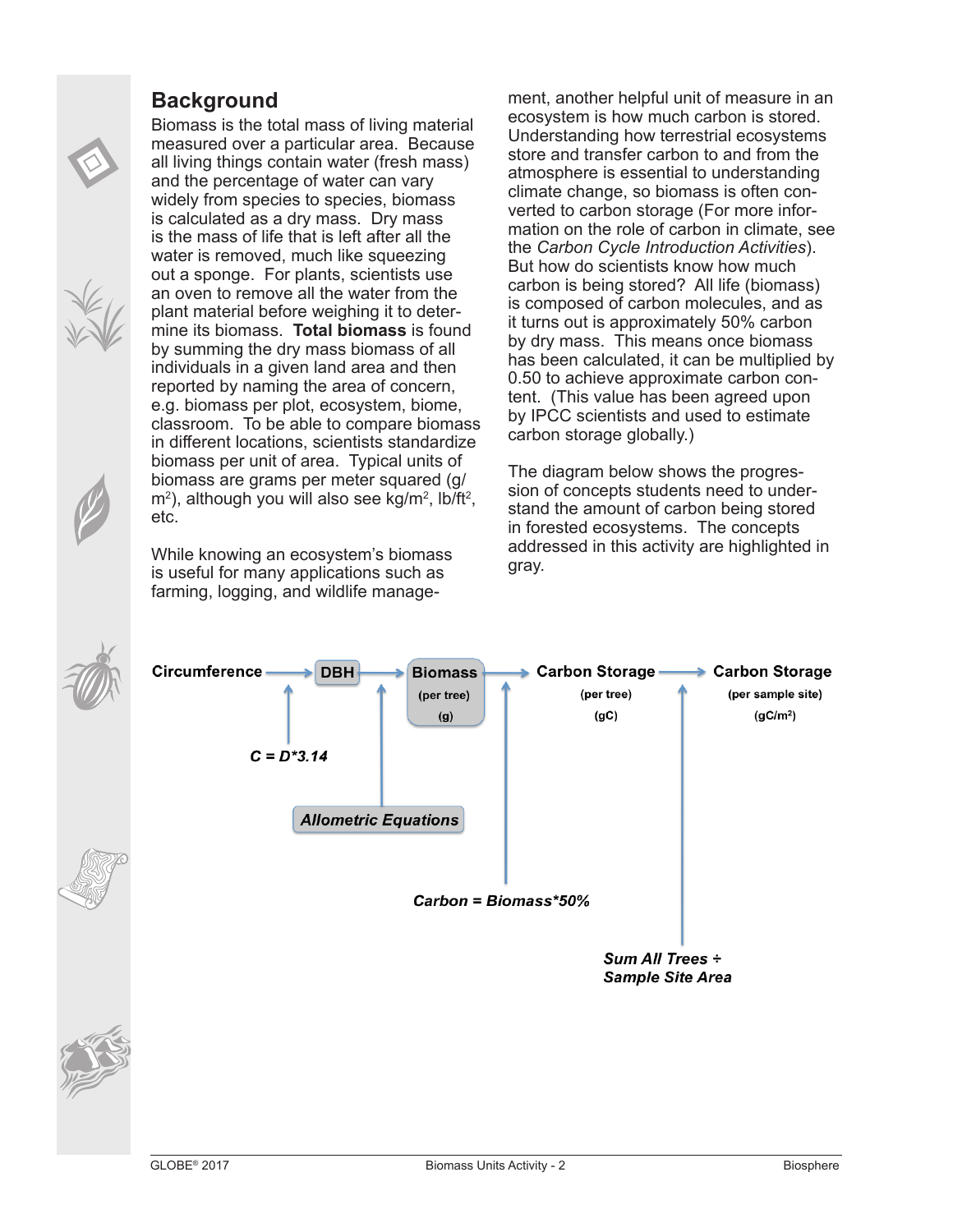# **What To Do and How To Do It**

| <b>ENGAGE</b>                                                                                                                                                                    | <b>Grouping: Class</b>      | <b>Time:</b> 5 Minutes                                                                                                                                                                                                                                                                                                                                                                                                                                                                                                                                                                                                                                                                                                                                                                                                                                                                                                                                                                                           |  |  |  |  |  |
|----------------------------------------------------------------------------------------------------------------------------------------------------------------------------------|-----------------------------|------------------------------------------------------------------------------------------------------------------------------------------------------------------------------------------------------------------------------------------------------------------------------------------------------------------------------------------------------------------------------------------------------------------------------------------------------------------------------------------------------------------------------------------------------------------------------------------------------------------------------------------------------------------------------------------------------------------------------------------------------------------------------------------------------------------------------------------------------------------------------------------------------------------------------------------------------------------------------------------------------------------|--|--|--|--|--|
| the amount of living matter in a given habitat?<br>• Define biomass.<br>and students' dry mass.<br>calculating classroom biomass before handing out the Student Direction sheet. |                             | • Generate a class list of ideas: How much does a tree weigh? How do scientists measure<br>• Identify the variables needed to calculate classroom biomass. Including classroom area<br>• To build students' inquiry skills, ask students to develop at least part of the method for                                                                                                                                                                                                                                                                                                                                                                                                                                                                                                                                                                                                                                                                                                                              |  |  |  |  |  |
| <b>EXPLORE</b>                                                                                                                                                                   | <b>Grouping:</b> Individual | <b>Time:</b> 15 Minutes                                                                                                                                                                                                                                                                                                                                                                                                                                                                                                                                                                                                                                                                                                                                                                                                                                                                                                                                                                                          |  |  |  |  |  |
| room in Part 1 of the Student Worksheet.<br>Students are instructed here to use 60%.<br>culations.                                                                               |                             | • Students calculate and record the total class fresh mass and the biomass of the class-<br>• Students initially calculate their mass in grams. Each student's mass will need to be<br>summed to get a total wet or fresh mass for the classroom. In order to protect students'<br>anonymity, you may have students record their mass on a slip of paper and drop it into a<br>box at the front of the room. You can now sum individual masses and report only a total<br>classroom fresh mass to the class. You may also choose to have students write down<br>an average human mass if you foresee a problem with using individual student masses.<br>• Note: Approximately 60% of the total mass of humans is water. (Although % water can<br>vary slightly between men & women and will depend on each individual's make up.)<br>Students must account for this because biomass is always calculated as a dry mass.<br>• Students measure and record the classroom dimensions for use in classroom area cal- |  |  |  |  |  |

• Students conduct measurements and calculations as directed on the student sheet. This is a proof of concept exercise to show students how diameter and circumference are related.

| <b>EXPLAIN</b>                                                                                                                                   | <b>Grouping: Class</b>                                                              | <b>Time:</b> 15 Minutes |  |  |  |  |
|--------------------------------------------------------------------------------------------------------------------------------------------------|-------------------------------------------------------------------------------------|-------------------------|--|--|--|--|
| • Students discuss: What is the calculated classroom biomass? Are there any ways in<br>which biomass could be different than what we calculated? |                                                                                     |                         |  |  |  |  |
| • Discuss the importance of understanding biomass as a means of determining carbon<br>storage.                                                   |                                                                                     |                         |  |  |  |  |
| est or grassland?                                                                                                                                | • How does measuring biomass of the classroom relate to measuring biomass in a for- |                         |  |  |  |  |

- Why is understanding biomass important? What can it tell us about an ecosystem?
- It tells us something about: carbon storage, the amount of timber available, and forest health.
- Calculate carbon storage in the classroom. (Multiply biomass by 50%)

**ELABORATE Grouping:** Individual **Time:** 30 Minutes

• Now that students understand how biomass can be very different depending on the mass of the living matter (which is based on size, density and water content) and the area that a particular group is located in, have them consider the biomass of global ecosystems (biomes).

◦ Show slideshow or movie of global ecosystems/biomes while students work

**Appendix Welcome Introduction Protocols Learning Activities**

Learning Activities

Appendix

Protocols

Introduction

**Welcome**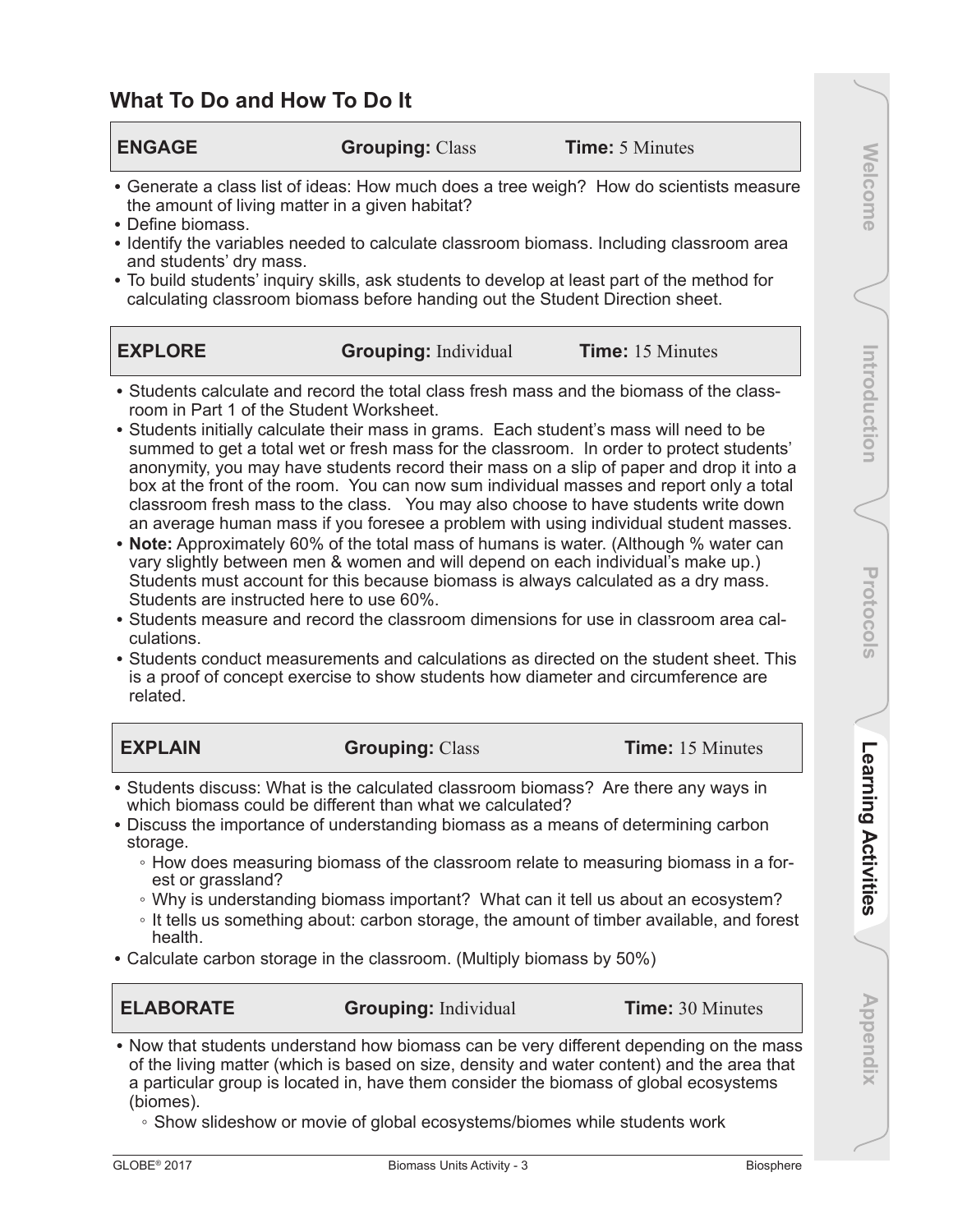

• Students rank global biomes listed in **Part 2** of the Student Worksheet using prior knowledge, satellite images (e.g. Google Earth, Landsat), photos, Landcover Biometry images and the *Global Biome Table*.related.

**EVALUATE Grouping:** Individual **Time:** 30 Minutes

- Discuss what students noticed about the patterns of biomass (per unit area) across biomes.
	- How would this be different if you considered total biome area (use Global Biome Map)
- Generate a list of student's ideas about how scientists measure biomass for biomes.
- \*\*See activity example with sample calculations and answers in *BiomassUnits\_example.xls*

# **Assessment**

- Option1 Changing Biomass: Do students understand the two components of biomass, mass and area?
	- Each individual/group calculates how biomass would change if the area of the room changed or if the number/ composition of students in the room changed. Below are a few possible ideas:
		- $\rightarrow$  Area: football field, gym, maintenance closet
		- $\rightarrow$  Mass: the whole grade, a group of first graders, a group of athletes (football/hockey players)
	- Students answer the following questions, including all calculations and present in small groups or to the class.
		- $\rightarrow$  What new scenario did you choose? Indicate which component of biomass you changed in your scenario (area or mass).
		- $\rightarrow$  What is your new biomass? Show all of your calculations.
	- Students compare the new biomass values.
	- Bring the class to a maintenance closet or football field to make the activity visual.
- Option 2 Estimate carbon storage: Do students understand biomes, biomass and carbon storage?
	- Students use their knowledge of biomass, biomes, and their local area to make a hypothesis about the carbon storage of the vegetation in their schoolyard.
- $\rightarrow$  Think about the area around your school. What type of vegetation is present? How much vegetation covers the ground area? Using the Global Biomass Table and your basic knowledge, estimate the amount of carbon storage in g C/m<sup>2</sup> for the vegetated area around your school. Record your estimate and your reasoning.
- Assess student's estimate and reasoning of carbon storage in the area around the school.

# **Extensions**

- Use Landsat images of biomes and Image J image analysis software to compare difference in percent cover of major vegetation categories (e.g. trees, shrubs, herbaceous).
- Connect to the GLOBE Seasons & Biomes Project

# **Resources**

• Image J: <http://rsbweb.nih.gov/ij/>





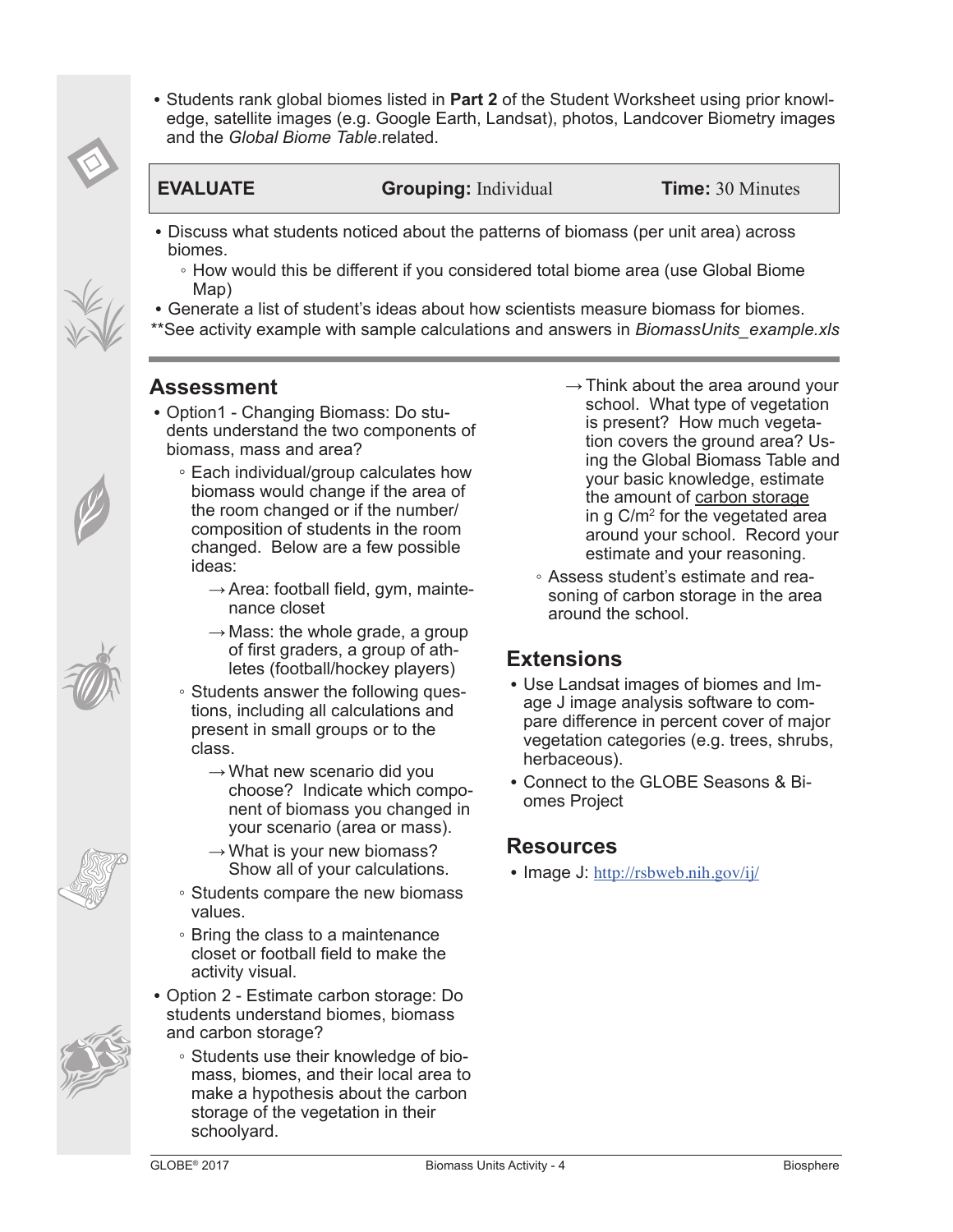Name: **Name:** 2008 Contract a Contract and Date:

# **Biomass Units – Calculating Classroom Biomass**

Content Question: What is biomass and how does it relate to carbon?

# **Background**

Biomass is the mass of living material measured over a particular area. Biomass can be calculated for all organisms present or for a particular group (vegetation, bacteria) or species (eastern white pine). Because all living things contain water, and the percentage of water can vary widely from species to species, biomass is often calculated as a dry mass. Dry mass is the mass of life that is left after all the water is removed, much like squeezing out a sponge. For plants, scientists use an oven to remove all the water from the plant material before weighing it to determine its biomass. Total biomass is found by summing the dry mass biomass of all individuals in a given land area and then reported by naming the area of concern, e.g. biomass per plot, ecosystem, biome, classroom. To be able to compare biomass in different locations, scientists standardize biomass per unit of area. Typical units of biomass are grams per meter squared (g/m<sup>2</sup>), although you will also see kg/hectare, lb/ft<sup>2</sup>, etc.

Conversions:

1 pound =  $454$  grams

1 kilogram = 1000 grams

While knowing an ecosystem's biomass is useful for many applications such as logging, forest health and wildlife management, another helpful unit of measure in an ecosystem is how much carbon is stored. Understanding how terrestrial ecosystems store and transfer carbon to and from the atmosphere is essential to understanding climate change (think photosynthesis, global carbon cycle and the greenhouse effect), so biomass is often converted to carbon storage. But how do scientists know how much carbon is being stored? All life (biomass) is composed of carbon molecules, and as it turns out is approximately 50% carbon by dry mass. This means once biomass has been calculated it can be multiplied by 0.50 to achieve approximate carbon content.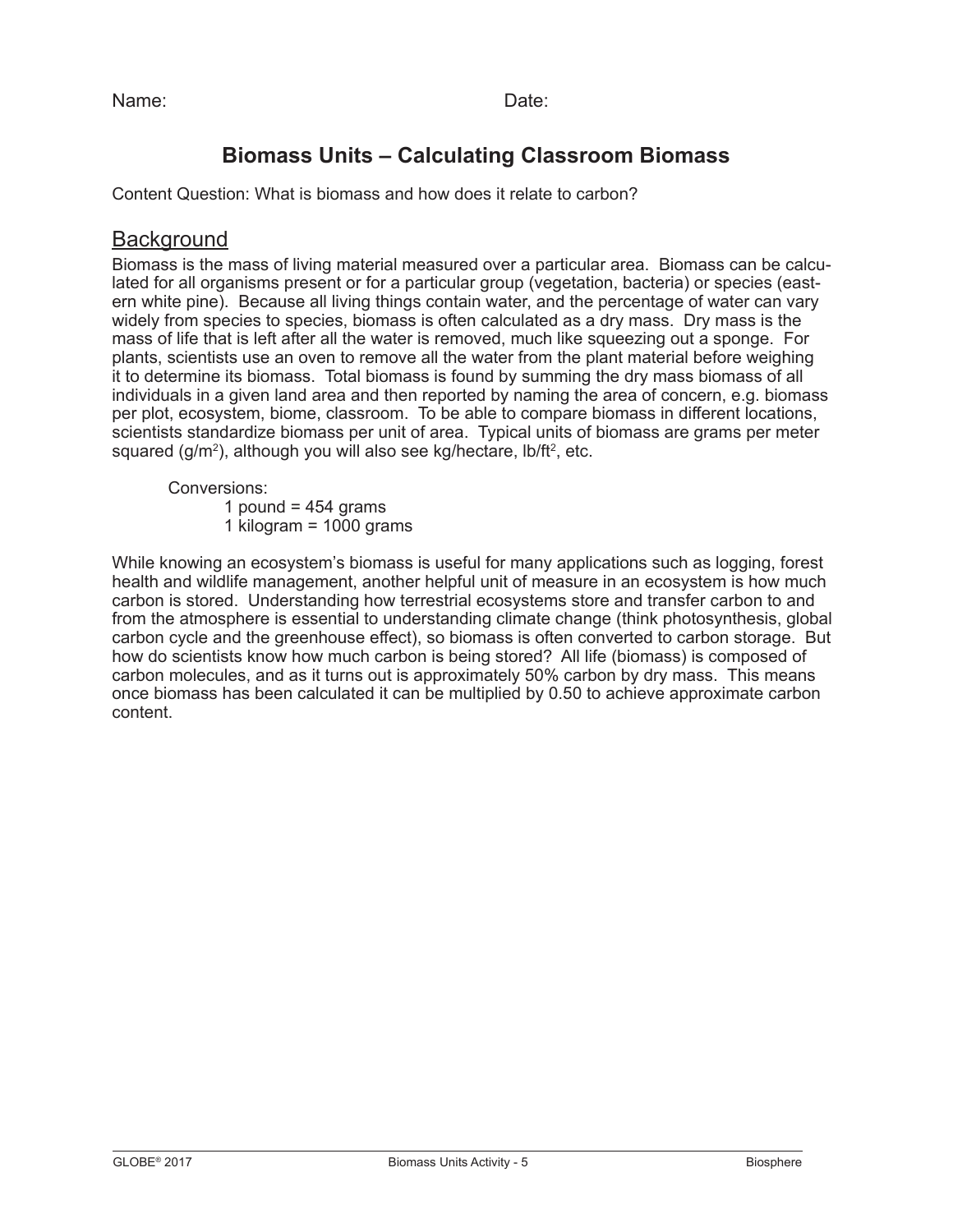#### Part 1: Calculate Classroom Biomass

- 1. Calculate your mass in grams (see conversions above). Follow your teacher's instructions about what to do with this information. Your mass will be used by the teacher to determine total classroom fresh mass.
- 2. Your teacher will announce the total classroom fresh mass. Record this value.
	- To calculate dry mass you must assume what percent of the human body is comprised of water. According to literature humans, on average are 60% water by mass. Multiply total classroom fresh mass by percent water to get the water mass. For example:  $1,207,640g$  (class fresh mass) x  $0.60 = 724,584g$  (water mass)

• Calculate your classroom dry mass in grams by subtracting the water mass from total fresh mass. For example: 1,207,640g – 724,584g = 483,056g

- 3. As a class, measure the classroom dimensions using a tape measure or meter stick. Calculate the total area in square meters.
	- Area of a rectangle: Area = length x width

4. Find the biomass of your classroom in g/m<sup>2</sup>. (Using total classroom dry mass and classroom area)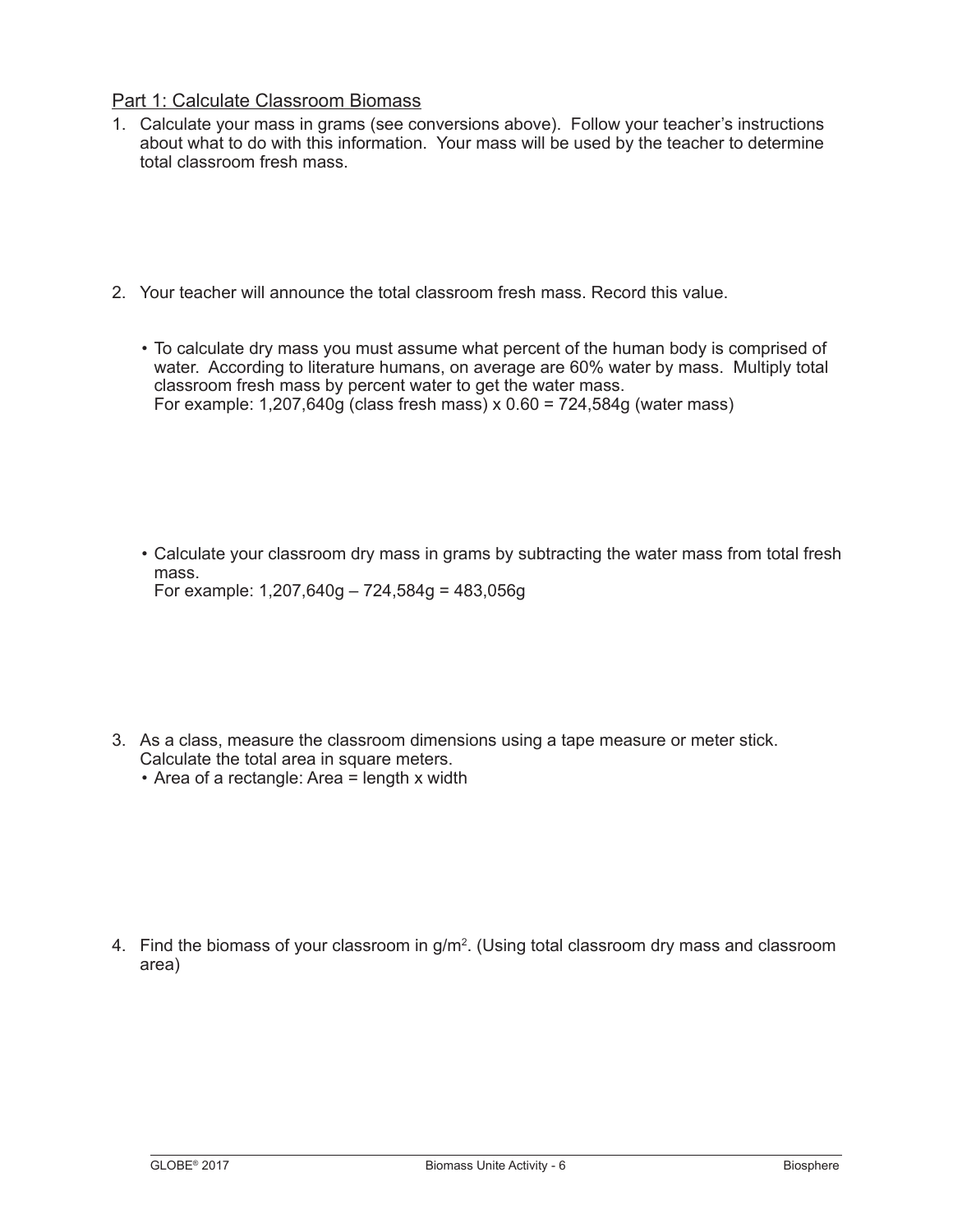- 5. How would biomass change if one of the biomass components, either area of the room or the number/composition of students in the room changed? For each scenario state whether there would be an increase or a decrease in biomass.
	- Football field
	- Elementary school students
	- Maintenance closet
	- All the students in the school
	- Professional hockey players
- 6. Calculate the current carbon storage of the classroom in g  $C/m<sup>2</sup>$ .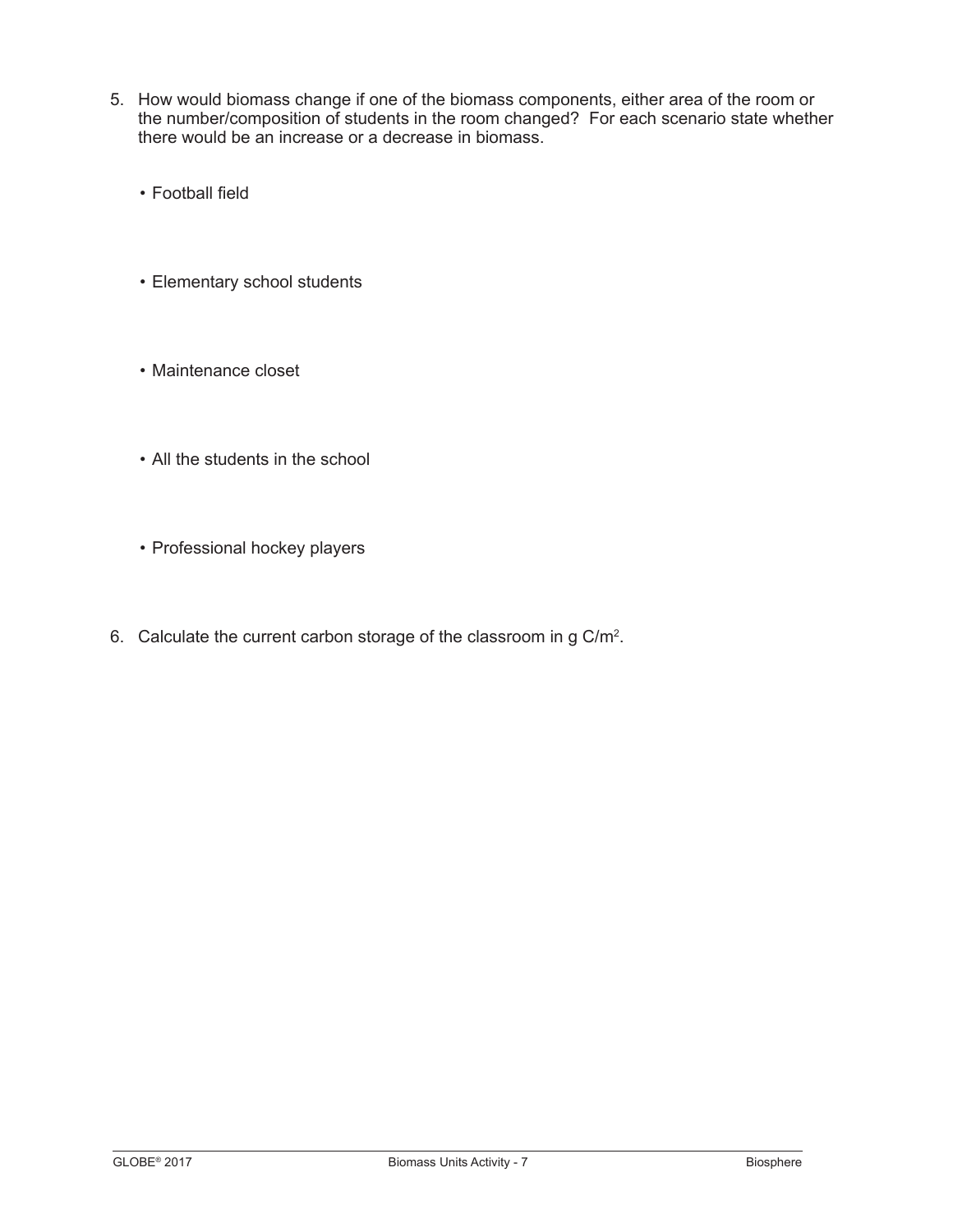#### Part 2: Biome Biomass

- 1. Rank the following **14** terrestrial (land) biomes from **least (1) to greatest (14)** plant biomass. \*Remember that we are considering biomass as living dry mass per unit area.
	- a) Initially, draw diagrams to help you conceptualize.
		- i. Where is biomass stored in vegetation? Think about plant components (leaves, branches, stem and roots).
		- ii. How does a forest look from the side view? From a top view? How about a grassland?
		- iii. How large is 1 square meter?
	- b) Optional: Check your rankings using satellite imagery (e.g. Google Earth) - How does vegetation look from the air? Use the *Global Biome Map* to locate different biomes you would like to view.
	- c) Confirm rankings using the *Global Biomass Table*.
- 2. Were the actual biomass rankings different than you expected? Why do you think this was the case?

|                                 | <b>Biomass Ranking</b> |                                          |
|---------------------------------|------------------------|------------------------------------------|
| <b>Ecosystem Type</b>           | <b>Initial</b>         | Global<br><b>Biomass</b><br><b>Table</b> |
| <b>Boreal Forest</b>            |                        |                                          |
| <b>Cultivated Land</b>          |                        |                                          |
| <b>Desert Scrub</b>             |                        |                                          |
| Lake and stream                 |                        |                                          |
| Rock, ice, and sand             |                        |                                          |
| Savanna                         |                        |                                          |
| Swamp and marsh                 |                        |                                          |
| Temperate deciduous forest      |                        |                                          |
| Temperate evergreen forest      |                        |                                          |
| Temperate grassland             |                        |                                          |
| <b>Tropical rainforest</b>      |                        |                                          |
| <b>Tropical seasonal forest</b> |                        |                                          |
| Tundra and alpine meadow        |                        |                                          |
| Woodland and scrubland          |                        |                                          |

- 3. Biomass can vary widely between biomes, what do you think is driving that difference?
- 4. How is biomass related to carbon? Why is our knowledge of carbon storage in biomes important?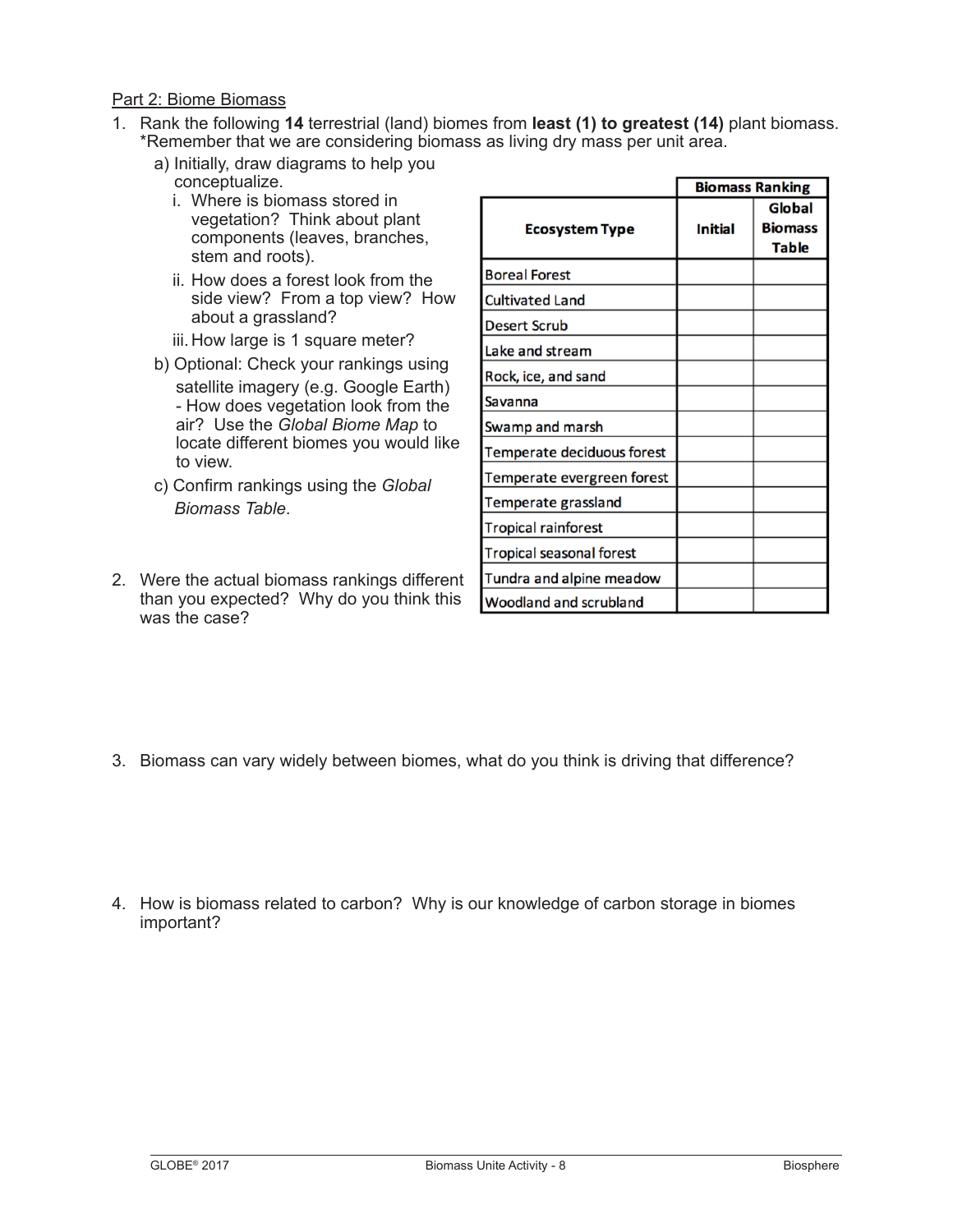